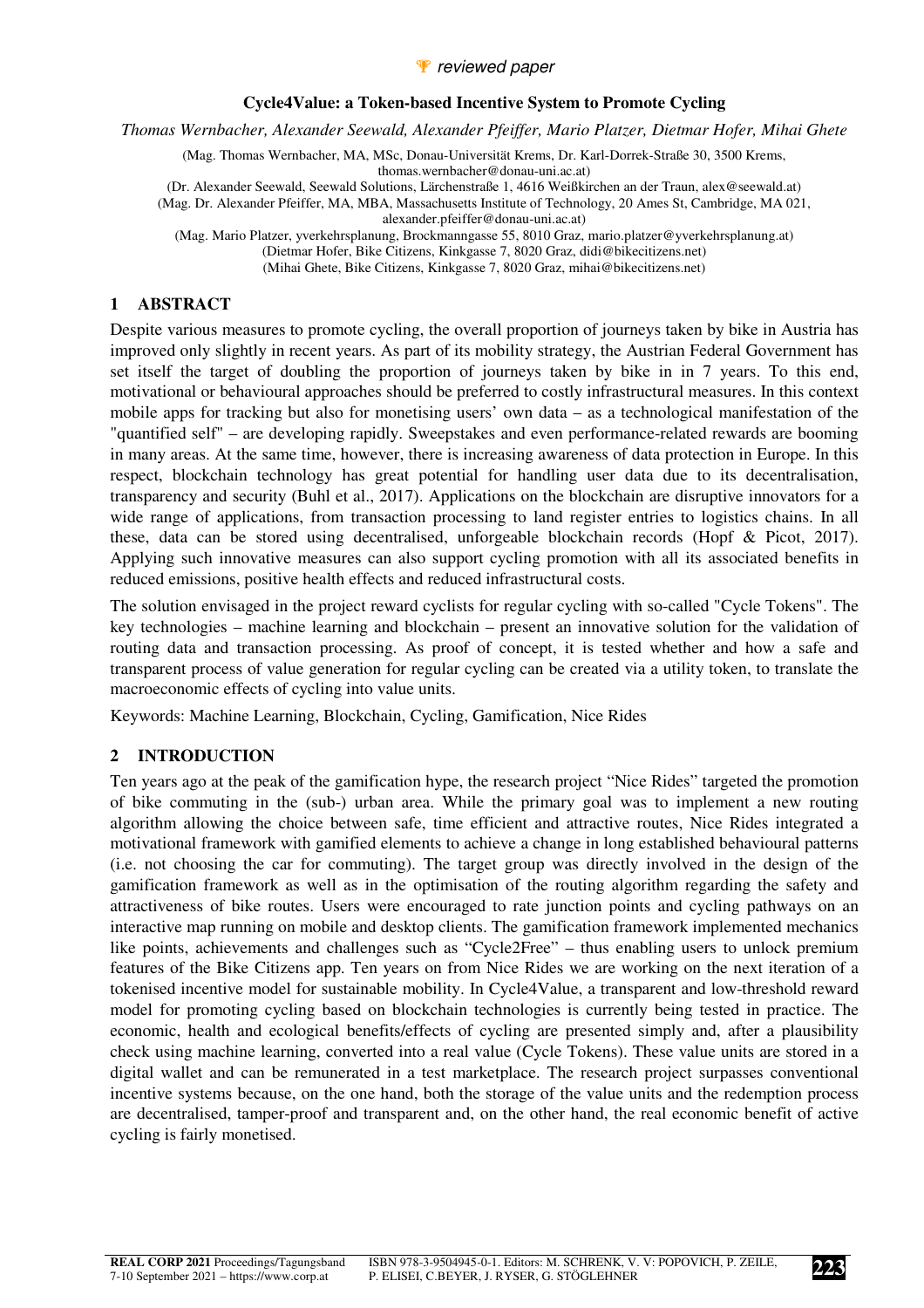## **2.1 Practical Background**

Despite various measures to promote cycling, the overall share of journeys made by bicycle in Austria has changed only slightly in recent years (Tomschy and Steinacher, 2017; Illek and Mayer, 2013). In line with its mobility strategy, the Austrian federal government aims to double the share of journeys made by bicycle in seven years. In addition to infrastructure, motivational and behavioural approaches in combination with technological innovations play a central role in achieving this ambitious goal. The positive effects of cycling on a collective and individual level (e.g. reduction of air and noise pollution, reduced land use, healthpromotion, improved and socially just mobility), especially when substituting car journeys, have been proven in numerous studies (Bracher et al., 2002; Macdonald, 2007; Schäfer and Walther, 2008; Litman, 2003). Cost-benefit analyses, among others, proved to be a promising approach to quantify the ecological, economic, health and traffic benefits of cycling. While there are various incentive approaches to promote cycling, which primarily pursue an event character and are based on the distribution of prizes, Bike Citizens has already taken the first step towards a performance-based bike currency (Finneros) in the course of the research project Nice Rides. However, a transparent and tamper-proof solution for validation, storage and redemption has not yet been implemented. This is where the Cycle4Value framework comes into play, by utilising machine learning and blockchain technologies.

## **2.2 Motivational Framework**

Cycle4Value develops and evaluates a blockchain-based incentive system, based on complementary integration of the transtheoretical model (Prochaska et al., 2009). In order to change human behaviour, it is necessary to understand the underlying behavioural processes. Many theories of motivational psychology and behavioural science have attempted to describe and explain mobility behaviour, including the theory of planned behaviour (Fishbein and Ajzen, 1975), the norm-activation theory (De Groot and Steg, 2009) and the self-regulation theory (Bamberg et al., 2011). In line with (Prochaska et al., 2009), the self-regulation model (Bamberg et al., 2011) claims that behaviour changes through a time-ordered sequence of stages, each stage involving various cognitive and motivational difficulties.

Within our motivational framework monetarised incentives will be triggered using smart contracts powered by the Blockchain as a Service (BaaS) platform Ardor. By providing information and action-related knowledge (Staats et al., 2004), setting goals (Locke and Latham, 2002), comparison and competition with other users, and rewards and feedback (Fujii and Mackey, 2009; Froehlich, 2011), mobility behavior is influenced in a targeted, playful manner. In addition, incentives enhance behavioural control and support positive aspects of eco-mobility (Ajzen and Manstead, 2007). The major advantage of this token-based incentive system is that the individual interventions are fed directly to individual users, increasing motivation and the likelihood of voluntary and longer-term behavior change. The main goal is to achieve a change in established behavioural patterns by encouraging positive attitudes and awareness regarding the economic, ecological and health-related effects of cycling. Through the integration of modern ICT technologies such as a token-based incentive system and plausibility algorithms supported by artificial intelligence and machine learning, target groups will be rewarded with Euro pegged utility tokens for participating in field tests in Vienna, Graz and Krems (Austria) as well as Berlin (Germany). Based on a meta-analysis, the value for each token is defined as 1.37 Euro per kilometre (more details can be found on https://www.cycle4value.at and in our previous paper (Seewald et al., 2021).

## **2.3 Blockchain Technology**

(Pfeiffer et al., 2020) show that blockchain technologies are a valid way to secure gamification frameworks and their ecosystems. The authors also provide insights into innovative consensus algorithms and their vital ability to monitor multi-chain processes. In this context (Komiya and Nakajima, 2019) examine consensus algorithms as a reward system. They introduce their Proof-of-Achievement (PoA) approach, an algorithm optimized for blockchain games which focusses on the number of tasks achieved in the game. Similarly, (Yuen et al., 2019) perceive consensus algorithms like Proof-of-Work (PoW) as a bottleneck for games. Their proposal is called Proof-of-Play with a focus on peer-to-peer solutions. Along with Proof of Stake (PoS) as the consensus algorithm featured by Ardor, an environmentally friendly consensus method is used within Cycle4Value to verify all transactions, while at the same time ensuring connectivity to ERC20 protocols. When using PoS a mixture of volume (stake), online time and random components determines



**224**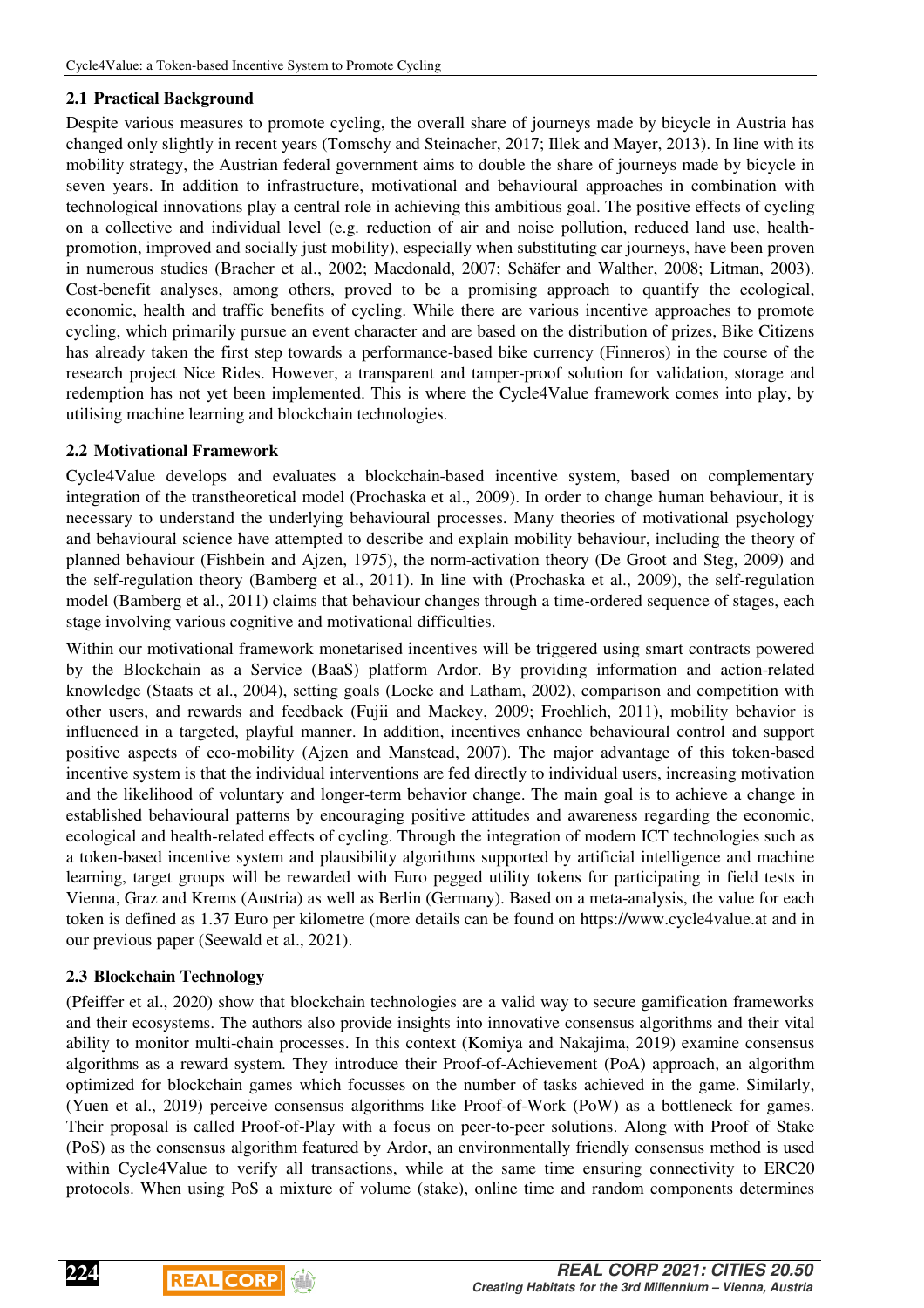whether a node validates transactions. This makes it possible to operate the blockchain in a more energyefficient way. In fact, a Raspberry Pi Zero is enough to operate a node in the network.

## **2.4 Cryptoeconomics**

Cryptoeconomics is an emerging field of economic coordination games in cryptographically secured peer-to peer networks (Voshmgir and Zargham, 2020). This field was bootstrapped following the appearance and popularisation of the Bitcoin network, which runs a protocol for a Peer-to-Peer Electronic Cash System (Nakamoto, 2019). Transactions in the Bitcoin network are based on a newly created unit of account inherent to the protocol and governed by a set of simple and deterministic rules. The detachment of this unit account from anything outside of the system and its rigid issuance policy led to the creation of a digital token, the value of which – when denominated in a commonly used unit of account like the  $e -$  is very volatile, with swings of sometimes more than 10% per day. The volatility of Bitcoin and many digital assets which followed led to a widespread belief that this characteristic is inherent to digital assets based on cryptoeconomic protocols. This is however not the case, as the emergence of stable coins such as Bank (2019) showed. The Ethereum protocol, first described in a 2014 whitepaper (Buterin et al., 2014), popularised the idea of cryptoeconomic systems with support for fully programmable smart contracts. This led to a plethora of innovations in the digital assets space and inspired the idea of mapping the economic benefits of cycling to such a digital asset.

One important consideration for such a token-based incentive system which rewards cyclists with theoretically cash-equivalent tokens is, of course, fraud. Especially for large stakeholders like cities, it is very important that incentives not be misallocated as otherwise the expected benefits may not materialise. In fact, one of the main obstacles to wide distribution of such incentive systems is exactly this capacity for fraud, and large stakeholders have taken this issue as an argument against the wide deployment of such systems. We will describe our approaches to deal with this issue in section 3.4.

# **3 METHOD**

## **3.1 Research Questions**

The primary aim of the Cycle4Value research project is to increase the awareness of the positive effects of cycling, the acceptance of cycling as a means of mobility and the implementation of cycling as a habit, which will primarily support the subsequent ambitious transport and health policy strategies.

The research questions are as follows:

(1) Is a tokenised incentive framework able to alter attitudes towards cycling and improve awareness of the positive effects, as well as alter behaviour (cycling as a habit)?

(2) Do users and stakeholders see the monetised value of cycling as a fair reward?

(3) Can the legacy ad-hoc plausibility model of the Bike Citizens Beta App be replaced by a machine learning system trained on similar data?

(4) Can the legacy ad-hoc plausibility model of the Bike Citizens Beta App be replaced by a pre-trained transport-mode-detection model?

(5) Can such a system be made and kept cheat-proof indefinitely by leveraging artificial intelligence and machine learning techniques, as well as continuous retraining?

(6) Can such a system be made and kept cheat-proof more simply (using captchas or similar techniques), by preventing automated generation of large numbers of accounts by bots?

(7) How can cheating detection techniques be improved "on the ground", when it is unlikely that ground truth data on cheating techniques is available in a timely manner (excepting deliberate challenges to the user base)?

Research questions (1) and (2) are addressed within this paper (e.g. in Section 3.1); (3) and (4) were already addressed in (Seewald et al., 2021) and will be summarized and slightly extended in Sections 2.4 and 3.2; (5), (6), (7) will be only partially addressed here and are to some extent left open for future work as a definitive evaluation is not yet possible within our project.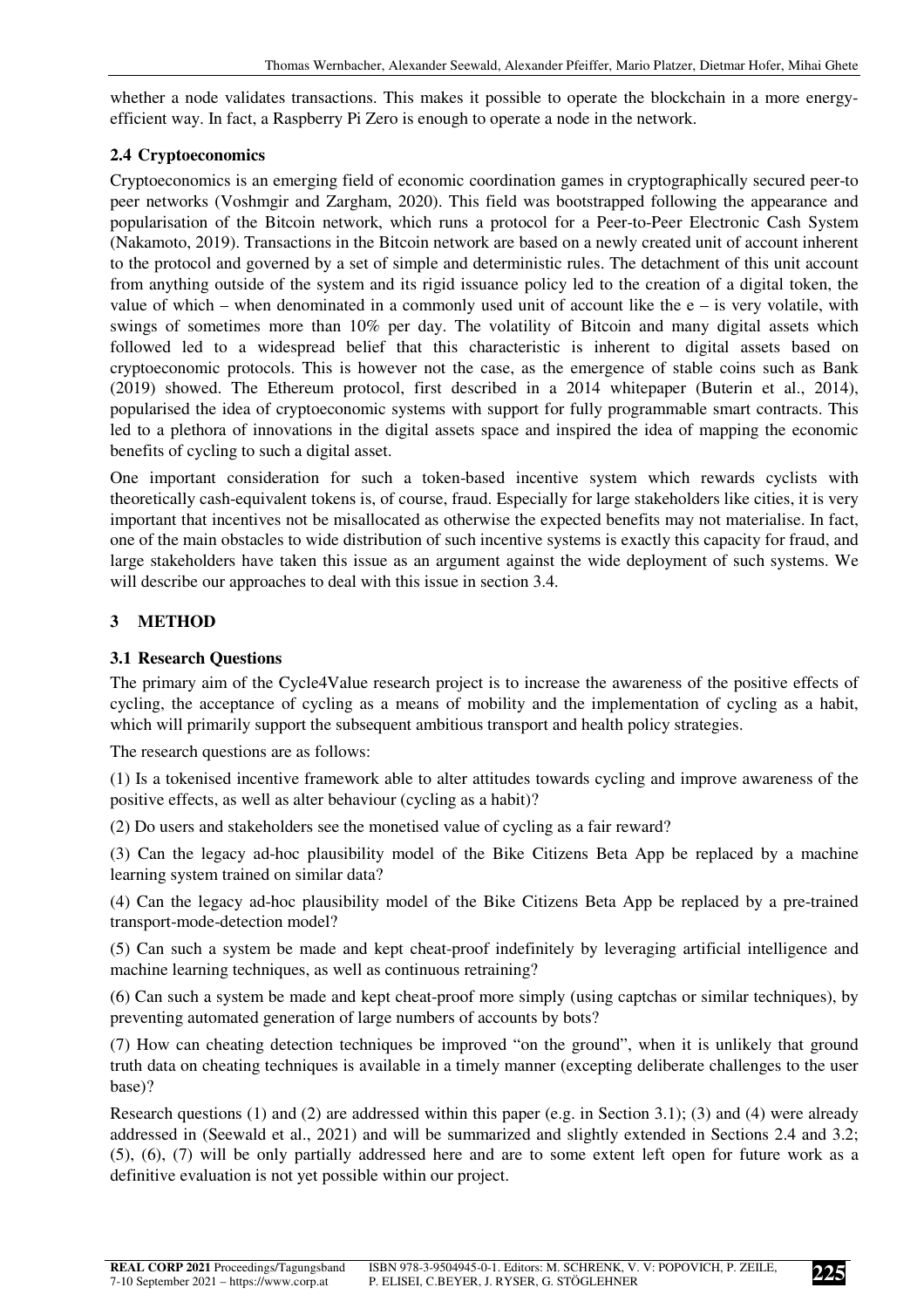## **3.2 Research Material**



Fig. 1: Left, Centre: Cycle4Value dashboard and marketplace; Right: Nice Rides dashboard.

The Bike Citizens Beta App, which has been extended by new features in relation to the token-based reward system, serves as the object of investigation. During the beta test, aspects of usability and acceptance by users and stakeholders were surveyed by means of an online questionnaire. In addition, users were recruited from the Bike Citizens network to actively try to outsmart the existing routing algorithm. After a previous marking, recorded tracks are marked as fake tracks. Figure 1 show the Cycle4Value dashboard as well as the marketplace, and on the right the dashboard that was implemented in Nice Rides. While we are currently pursuing the token-based reward approach, the previous project relied heavily on established gamification elements such as points – the so-called "bike impact score", badges and challenges.

### **3.3 Framework**

Figure 2 shows the incentivisation approach followed in Cycle4Value. Where Nice Rides used an abstract point system including digital badges, in Cycle4Value every kilometre cycled is converted into a cycle token, based on a formula that considers individual and collective benefits of cycling. Before being transferred to a digital wallet, the registered route data is checked for plausibility using machine learning. The wallet serves as a frontend, where the user can view the current status at any time. The Cycle Tokens earned in this way serve as vouchers for a marketplace supplied with incentives from various partners such as shops, public transport providers and cultural institutions.



Fig. 2: Incentivisation approach followed in Cycle4Value

 $\begin{array}{c} \hline \end{array}$ 

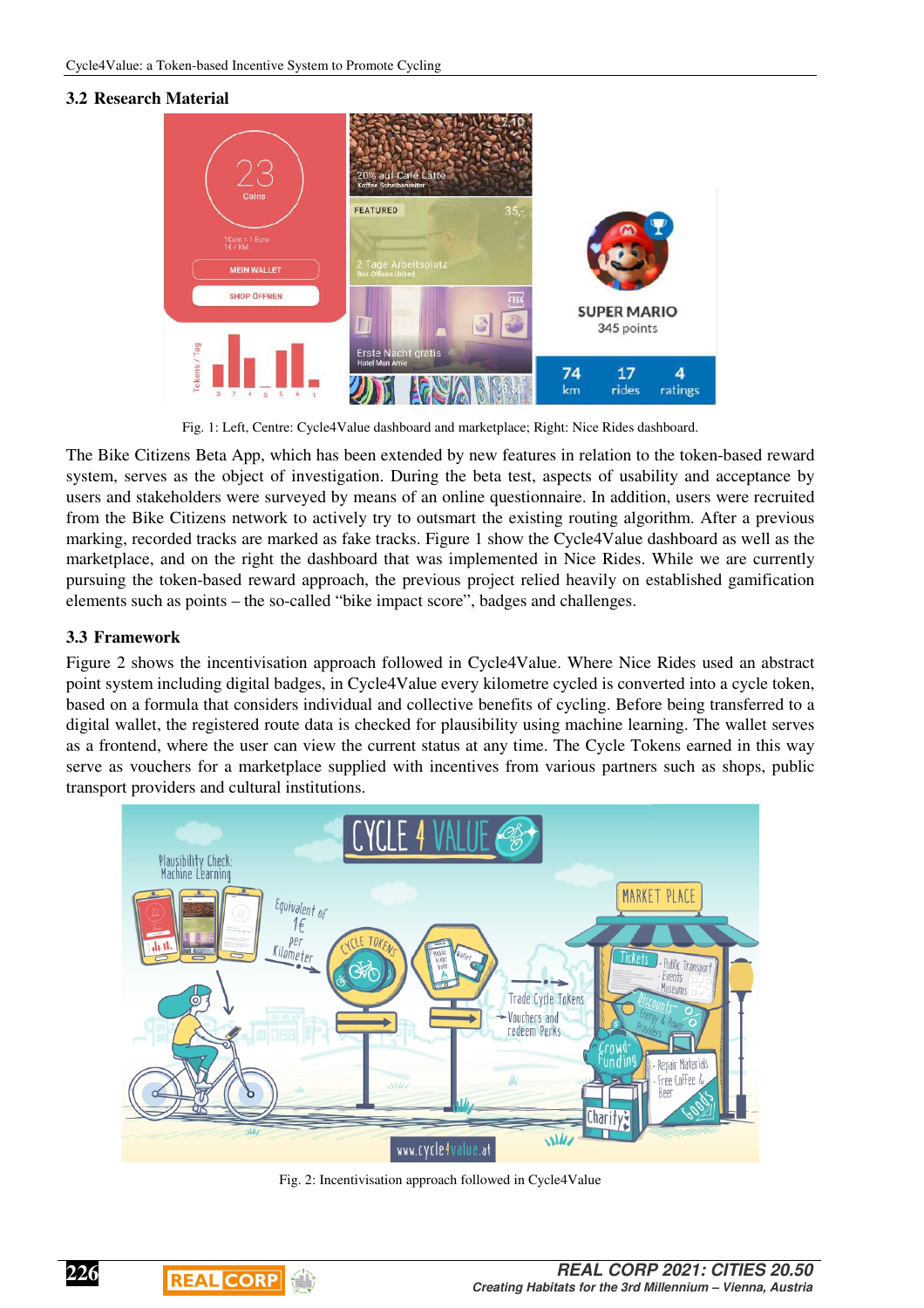### **3.4 Cheat Proofing**

To investigate cheating and fraud detection – and thus cheat-proof the system – we previously analysed an existing ad-hoc legacy system which tests for the related concept of track-based cycling plausibility – created mainly to prevent people uploading noncycling tracks. In (Seewald et al., 2021), we have shown that the results of a legacy model for plausibility detection of cycling tracks can to a moderate extent be reconstructed by a classically trained rule-learning model with handcrafted features, as well as to a somewhat lesser extent by a pretrained transport mode detection (TMD) model, even though the latter was trained on a completely different dataset.

To better compare both measures, we split the original plausibility values of 0-100 into five (almost) equally large intervals: [0;20); [20;40); [40;60); [60;80); [80;100] and computed arithmetic mean and standard deviation of the new plausibility measure over each interval. Fig 3 shows the results, and the same values averaged for each possible legacy model plausibility as a Raw Mean. The latter roughly corresponds to a ROC curve. The mean TMD-derived plausibility measure increases strictly monotonically from the lowest to the highest interval. Although standard deviation is initially high, it shrinks for higher intervals. A recalibration of the TMD model or an adaptation of the threshold for plausibility could improve the match considerably. The Pearson's correlation coefficient between legacy and TMD measure is 0.31, indicating a weak to moderate correlation. Note again that the TMD model has not been trained on any part of our datasets, so these results are quite surprising and indicate that TMD models are a good starting point for a trainable plausibility – and possibly also cheating – detection system. Note also that the legacy model was not explicitly designed to detect cheating and fraud, but rather to increase the quality of uploaded data by ensuring that only bicycle tracks were accepted. We are currently improving on this work to build the final track-level fraud detection system.



Fig. 3: Comparison of the ad-hoc plausibility (legacy) model with transport-mode detection (TMD) model.

However, as will be seen later in section 4.2 not all types of fraud are detectable at track-level. We also have to consider attacks involving multiple tracks, such as using multiple phones on a single bike, which can only be detected at multiple-track level. It is necessary to build a multiple-track-level fraud detection system as well.

## **4 RESULTS**

#### **4.1 Expert Survey**

14 experts from the city administration, technical universities and transport planning took part in an online survey. 37% of the participants considered gamification to be "over", and alternative incentivisation approaches as preferable when promoting cycling. Vouchers, giveaways and initiatives such as "Cycle2Work" were given as examples. None of the stakeholders currently use a blockchain-based incentive system. Regarding the value of a cycled kilometre as basis for a cycle token, values between 0.26 and 0.5 Euro were seen as most appropriate (57%) followed by 0.51-0.75 Euro (29%). Considering that the sum of 1.37 Euro as derived in Cycle4Value includes both individual and collective benefits, there is a good match with this expert view, if 50% of the value is granted to the user and eligible for collecting rewards  $(= 0.68$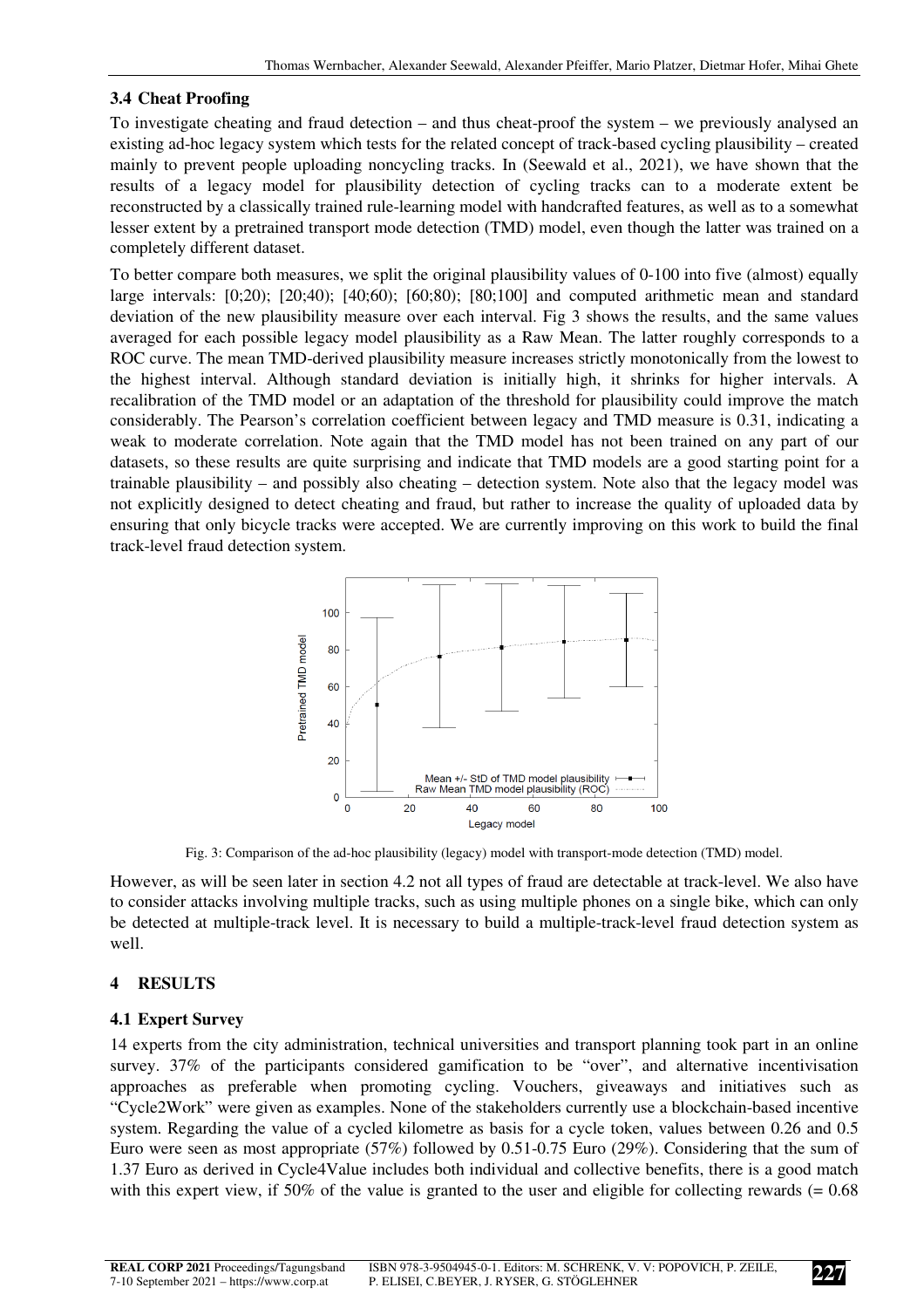Euro which take into account the collective benefit). In terms of the positive impact of cycling, the greatest relevance was attributed to environmental benefits (67%). However, the meta-analysis carried out showed that the greatest benefit actually comes from health-related effects, although the ratio can shift flexibly depending on the CO2 price per ton. 83% see the incentive system as valid means to promote cycling.

#### **4.2 Cheating and Attack Modes**

The semi-monetary compensation in form of tokens which are potentially convertible to cash makes cheating the system (respectively fraud) much more likely. While the number of false negatives (Type II errors, undetected cheaters) should be small, the number of false positives (Type I errors, i.e. people wrongly classified as cheaters) should also be small to prevent disillusionment and reduced trust in the reward system. To some extent this can be optimised by using learning algorithms that output confidence values and by choosing appropriate thresholds. In our latest model, the number of tokens generated corresponds to the square root of cycling kilometres per track and is cut-off at two levels: at most 4 tokens per track, and at most 8 tokens per day, yielding some buffer against attacks by limiting payoff for a single user. However as this is probably not sufficient, we have collected six types of possible attacks on the system. This list may be of course be incomplete and is intended only as a starting point.

- (1) Uploading tracks from sports events (e.g. cycle racing)
- (2) Uploading tracks from delivery services
- (3) Uploading tracks made with other vehicles (may include e-bikes)

 $\begin{array}{c} \hline \end{array}$ 

**REAL CORP** 

- (4) Using more than one phone on a bicycle
- (5) Uploading automatically generated fake tracks
- (6) Uploading modified real-life tracks

Attacks (1), (2) and (3) are not a large problem. In (1), the restriction of the maximum number of tokens per track and day – mentioned above – severely restricts the possible gain per user. (2) should not yield any payoff as these bike rides would happen anyway even without incentives. However if only a single person profits, it remains a minor problem. We could address it by either filtering out common bike routes which

could be applied to attack (1), should too many similar tracks be uploaded. Attack (3) should be easily detectable by the fraud detection system although the differentiation of e-bikes is still an open problem.

The more interesting cases are attacks  $(4)$  to  $(6)$ :  $(4)$  should be detectable – especially once we have gyroscope and accelerometer sensors – by aligning multiple tracks and determining their similarity. The local sensor movements on these tracks will be extremely similar, but this can only be detected on the level of multiple tracks, and not from a single track. We will address this in future work as such data has just become available.



Fig. 4: Left: Scatterplot of gradient vs. speed, coloured by 10% lowest and highest plausibility, on historical data; Right: Same scatterplot on first batch of competition data with by-track user-defined classification Real and Fake.

For attack (5), it is important that not all details of the system are known, otherwise engineering a reverse system is made correspondingly easier. However, since we focus on machine learning techniques

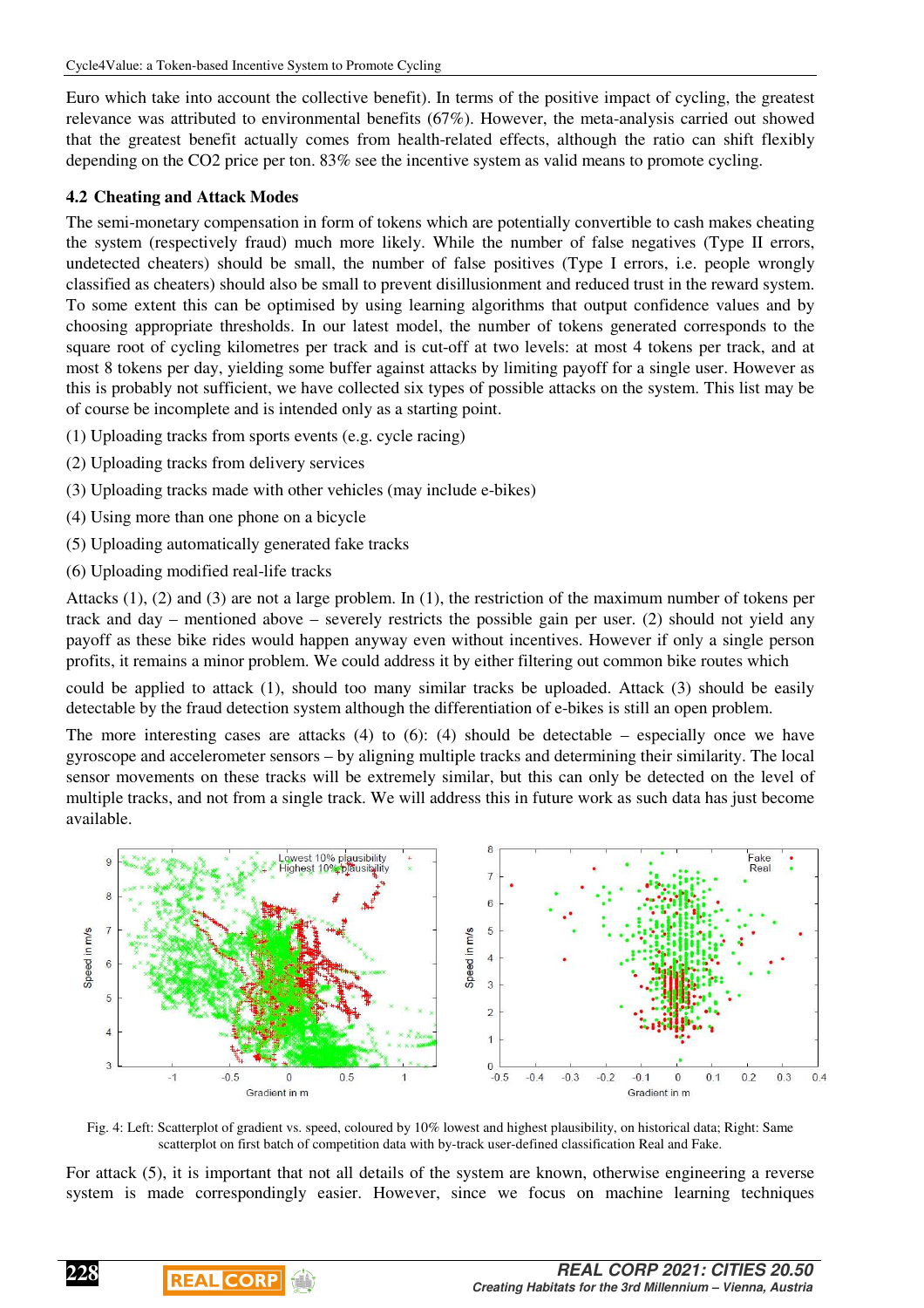throughout, it is likely that creating realistic fake tracks will be very hard, and people will mainly resort to replaying modified existing tracks (6), which should again be detectable by their similarity. Also, only (4) to  $(6)$  – and (3) when combined with (4) – ensure potentially unlimited payoff, which is surely the most tempting fraud scenario. It should also be noted that only attacks (3) and (5) can be addressed at single track level with models described here. The other four attacks must be addressed at the level of multiple tracks and will need a completely different approach, although likely one also partially based on artificial intelligence and machine learning techniques. As the most tempting attacks call for many users to be automatically created, another option may be to simply make user registration non-scriptable, e.g. by using captchas or requiring a short cycling sequence with pulse rate (for example, by using the front smartphone camera and pulse-by-face). As this list may be incomplete, we are currently running a competition for cheating with appropriate incentives before deploying the system widely. This should give us sufficient data on other scenarios not considered here. As first result, we obtained two fake tracks which the legacy plausibility system classifies with maximum plausibility.

Fig. 4 shows the results. It seems that for the competition tracks, the distribution of gradient vs. speed is much more similar than for historical data which indicates that new unique attack modes may possibly be found in the newer data.

## **5 DISCUSSION**

New technologies (e.g. navigation and routing apps) in combination with incentive systems (e.g. gamification) are becoming increasingly popular within the cycling community. However, there are still many open questions – for example, how to leave the level of abstract and often gamified rewards and deliver real rewards; and what their underlying value could be. This is mainly related to the problem of quantifying the costs and benefits of cycling in monetary terms and ensuring the quality of tracking data. Privacy concerns also play a significant role here, as sprawling, unrestricted tracking & exploitation methods generate sceptical criticism.

Cycle4Value therefore explores the use of blockchain technologies based on digital tokens to translate track data into value units. In this way, the entire process of distribution, storage and redemption of Cycle Tokens can be mapped and automated. Thanks to blockchain technology, all accounts can also be secured against fraud and hacks. Since each "cycled" token appears once and uniquely as a public entry on the blockchain, it also has a unique, ideal value. This leaves behind the purely digital incentive level of common gamification approaches and gives cycling a real value.

Another innovation in the project is the use of machine learning for plausibility checks of registered cycling trips or cycling routes ("tracks"). In contrast to ad-hoc code, which typically uses highly predictive features (e.g. maximum acceleration and speed) and is thus relatively easy to circumvent by suitable countermeasures (e.g. driving slowly, controlled acceleration), in machine learning the learned model will typically use a large number of slightly predictive features, making it significantly more difficult to intentionally cheat the system. Another advantage of a machine learning system is that it can be retrained if new attack types are found and thus can remain useful much longer. However, as we mentioned a single-track prediction is not sufficient. It is also necessary to compare multiple movement patterns using appropriate distance metrics to prevent "multiplication" of "genuine" bike rides (e.g. using multiple smartphones in the backpack or on the bike). Cheating by using alternative means of transport with similar movement patterns is thus effectively prevented as far as possible. Care is taken here to ensure that "real" journeys continue to be recorded correctly (as small a false positive rate as possible). Towards this goal, we are currently running a competition for cheating with appropriate incentives and are researching fast algorithms for multiple track alignment. The solution presented in this paper is currently being implemented and piloted using the Bike Citizens Beta App. First reviews received by stakeholders suggest this approach has potential to shift mobility behaviour in the right direction.

## **6 ACKNOWLEDGEMENTS**

This project is funded by the Austrian Research Promotion Agency (FFG) and by the Austrian Federal Ministry for Climate action, Environment, Energy, Mobility, Innovation and Technology (BMK) as project Cycle4Value (873384).